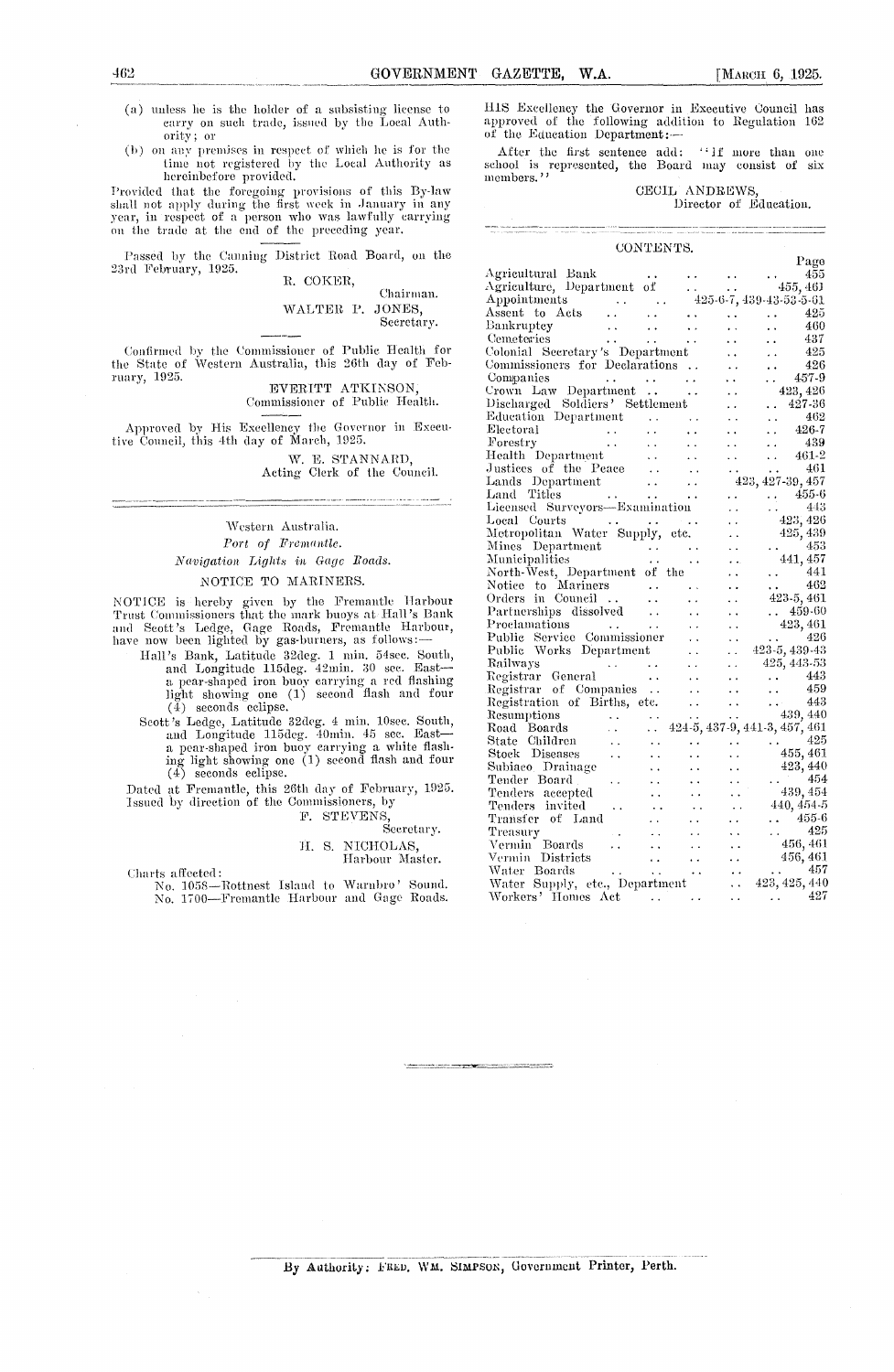

# Government Gazette

## PERTH, FRIDAY, 6 MARCH 1925 No. 11

© STATE OF WESTERN AUSTRALIA

### **CONTENTS**

Agricultural Bank Agriculture, Department of Appointments Assent to Acts Bankruptcy Cemeteries Colonial Secretary's Department Commissioners for Declarations Companies Crown Law Department Discharged Soldiers' Settlement Education Department Electoral Forestry Health Department Justices of the Peace Lands Department Land Titles Licensed Surveyors—Examination Local Courts Metropolitan Water Supply, etc. Mines Department Municipalities North-West, Department of the Notice to Mariners Orders in Council Partnerships dissolved Proclamations Public Service Commissioner Public Works Department Railways Registrar General Registrar of Companies Registration of Births, etc. Resumptions Road Boards State Children Stock Diseases Subiaco Drainage Tender Board Tenders accepted